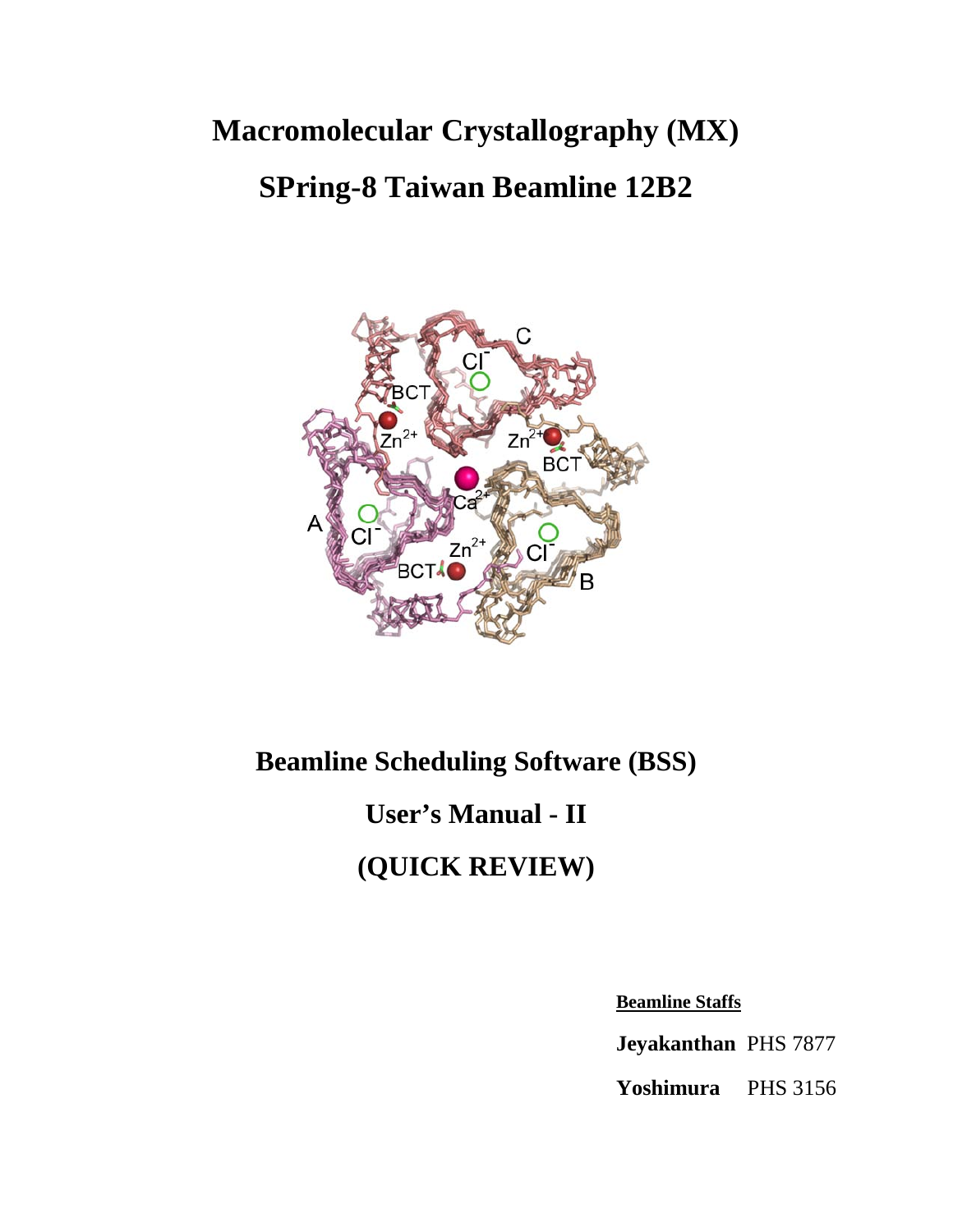### **SPring-8 Taiwan Beamline 12B2 PX Station Technical Summary**

| Operator                           | <b>NSRRC-PX Group</b>                                   |
|------------------------------------|---------------------------------------------------------|
| <b>Beamline Website</b>            | http://bionsrrc.nsrrc.org.tw                            |
| <b>Beam time Schedule</b>          | http://portal.nsrrc.org.tw/schedule/lsch.php            |
| Average Beam Life time             | Infinite under SPring-8 Top up Modes                    |
| Ring Current (mA)                  | $100 \text{ mA}$                                        |
| Source                             | <b>Bending Magnet</b>                                   |
| Optics                             | Vertically Collimating Pre-mirror, Fixed-exit Double    |
|                                    | Crystal Si (1 1 1) Monochromator, Toroidal Focusing     |
|                                    | Mirror. (Mirrors Rh-Coated and Mirror cutoff variable)  |
| <b>Energy Range</b>                | 7-23 keV $(1.77 - 0.54 \text{ Å})$                      |
| <b>Flux</b>                        | 1.5 X 10E11 @ 12.398 keV                                |
| Spot Size                          | $0.25$ mm (H) X $0.25$ mm (V)                           |
| Goniometer                         | Kohzu High Precision Goniometer (s. o. c. $< 1$ micron) |
| <b>Pin Length and Restrictions</b> | 10-24 mm and Omega +/- 360 degree                       |
| Detector                           | <b>ADSC Quantum-Q4R CCD Area Detector</b>               |
| <b>Xtal-detector Distance</b>      | $900 - 850$ mm                                          |
| <b>Detector Details</b>            | <b>Inter-Frame Total Dead Time: 14s</b>                 |
| $2\theta$ Range                    | +/-5 cm Horizontal, +9cm/-1cm Vertical                  |
| Cryo Capability                    | Rigaku/MSC X-Stream2000,~110 K@ sample                  |
| Software                           | BSS & ADX Control Software, HKL2000 and all             |
|                                    | <b>Crystallography Software</b>                         |
| Experiments                        | MAD, SAD and Monochromatic                              |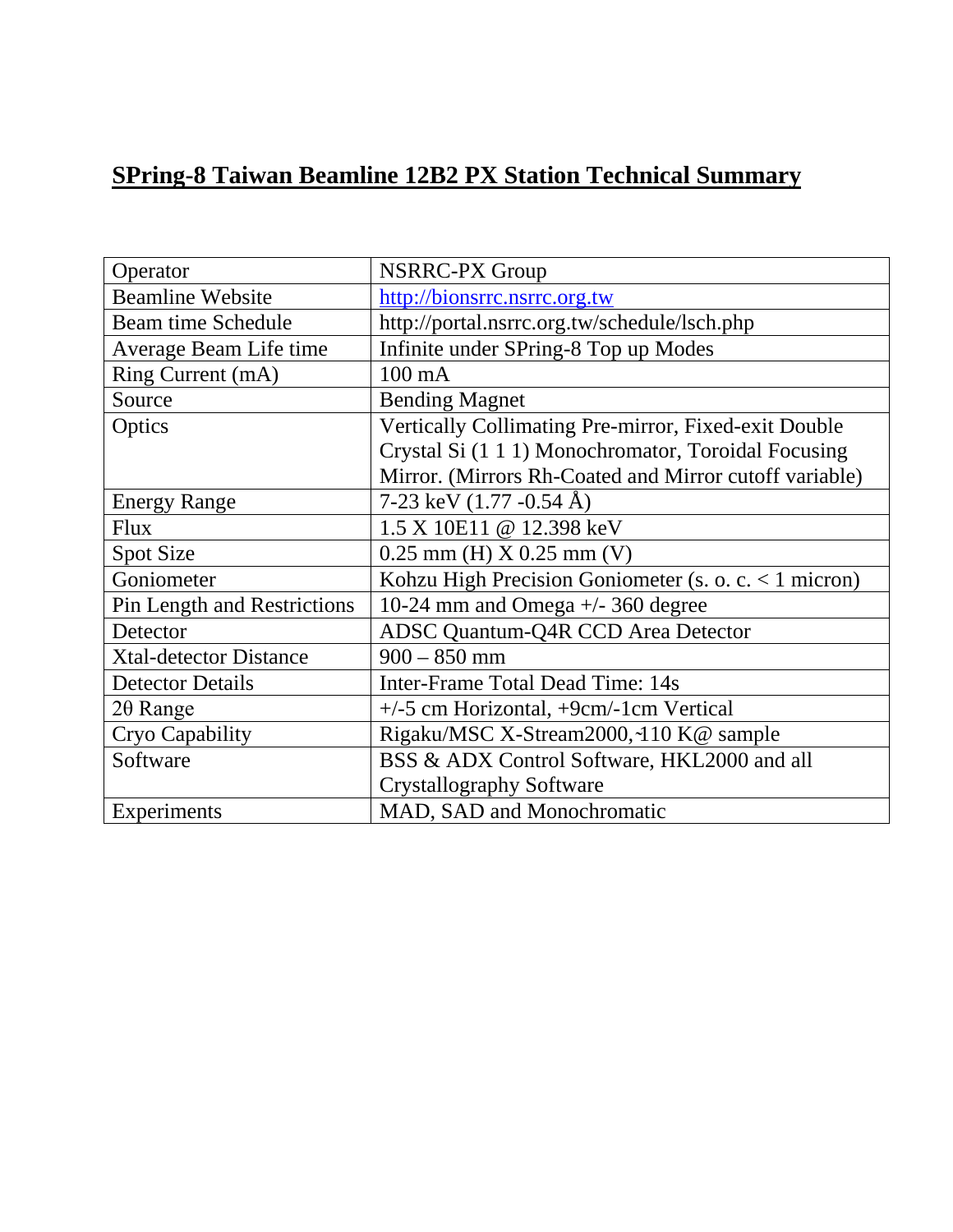### **Usage Protocols for PX Experiments**

- 1. To prevent the interference between different user groups, users are expected to reach the beamline site **AFTER** their beam time begins.
- 2. Users are also expected to have backed up all their data sets and cleaned the beamline area **BEFORE** their user time ends.
- 3. During the first two hours of each group's beam time, support staff will optimize the beamline condition and also give orientation course to user. All the users expected to attend the orientation course.
- 4. Users are responsible for knowing and following all applicable safety protocols.
- 5. Users are responsible to report the missing items or broken experiment tools.
- 6. Users should not attempt to repair or realign beamline optics.
- 7. Users should not attempt to remove covers or power off any electric equipment.
- 8. Users should not attempt to reboot any on-site computers.
- 9. Users should not bring any eating/drinking items inside the experiment ring.

10. User should return their Luxel Landauer and ID card to user office or concern office (12B2 staff) after their users beam time over.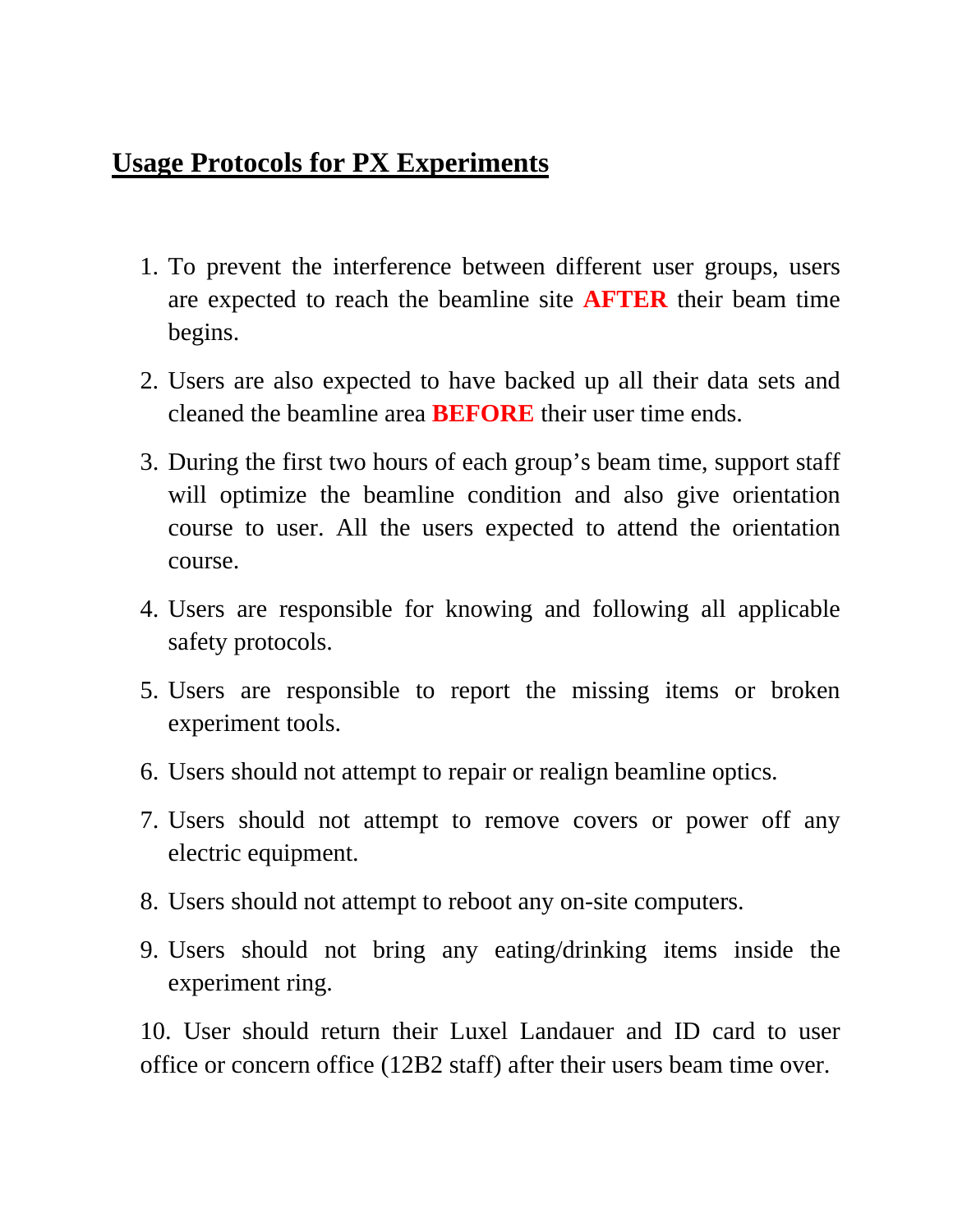# **Attention!!**

- 1. Please keep in mind that the  $1<sup>st</sup>$  priority is the personnel safety and the  $2<sup>nd</sup>$ priority is the safety of the CCD detector.
- 2. Unless you are under the situation of the radiation injury, please **DO NOT** touch the **DUMP BUTTONS** on the Interlock Controllers. It will **SHUTDOWN** whole SPring-8 storage ring.



3. Please **DO NOT** touch the front surface of the **CCD detector** or put anything on the detector. The CCD detector is very fragile and expensive. Before you can mount/dismount or center your crystal, the CCD detector must be evacuate to the 350 mm position and put on the protection cover.

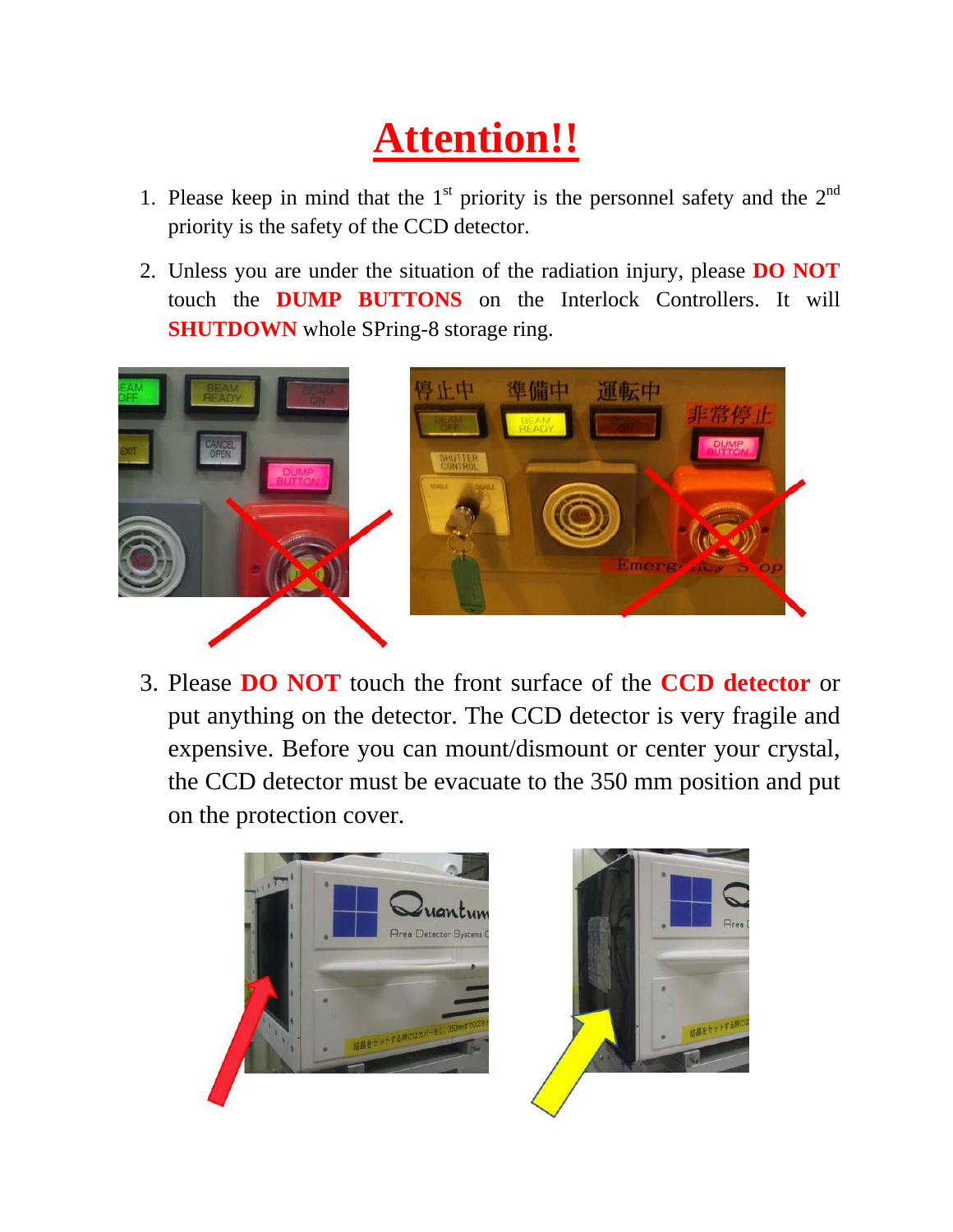- 4. Please avoid hitting beam stopper, Co-axial camera and backing light accidentally. Before you can collect your data, please make sure that the beam stopper and back light at the right position. If the beam stopper is not at right position and the direct beam will damage the CCD detector.
- 5. If you hear alarm noise or wrong operation from the Interlock Controller, please press the **STOP button** on the screen of the Interlock Controller and call the supporting staff immediately.

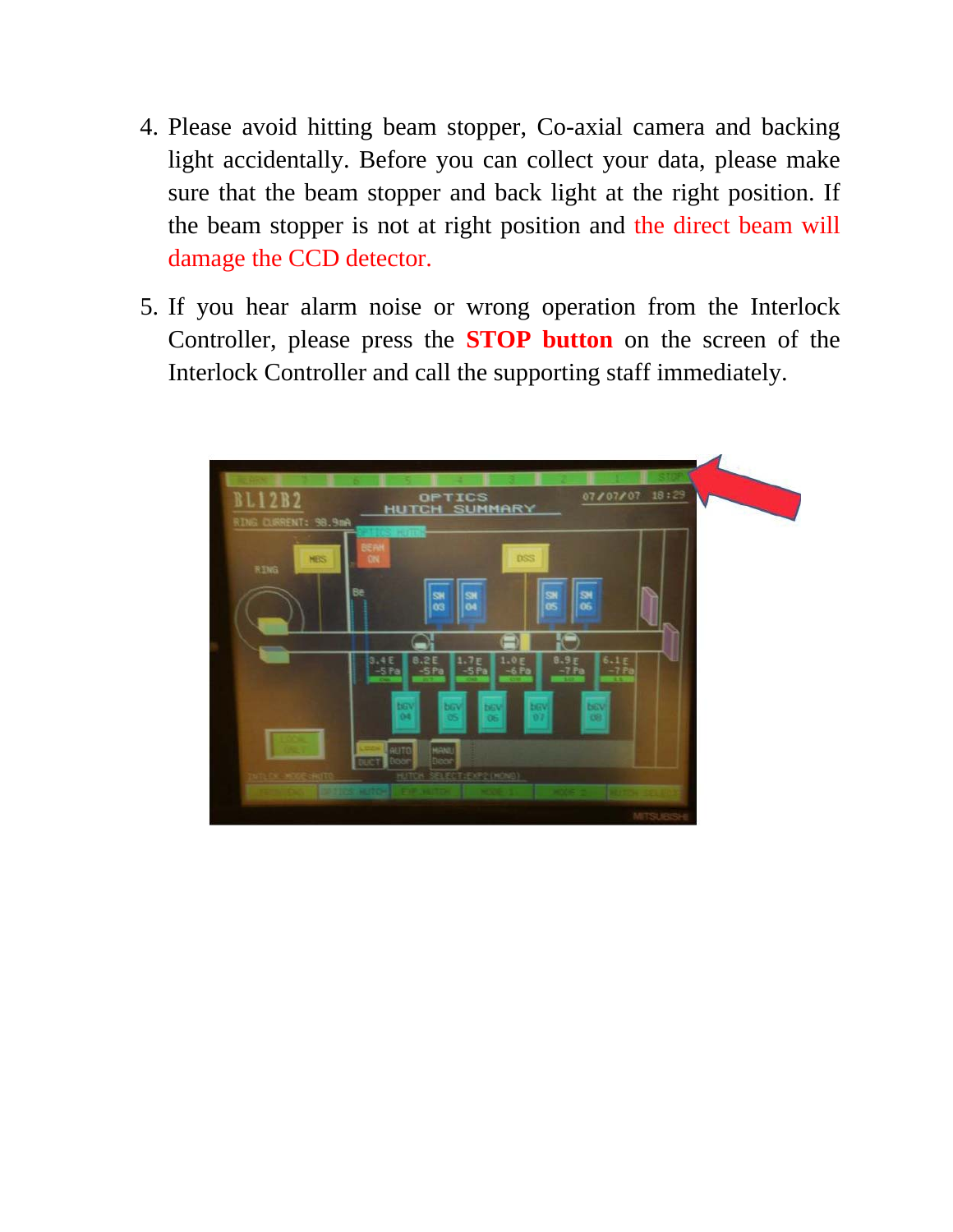### **How to proceed your Data Collection (quick review)**

1. Click the Bemaline Scheduling Software (BSS) button on the task bar and please check the Question dialog box.

|                                                                 | File Settings Tools Database | Help           |         | Beamline Scheduling Software   Last modified for BL12B2 at 19:10, Nov/14/2008 (Fri)   running by b112b2@Linux |                                                                                                                                                                                                                            |                 |        |       |           |             |                 |
|-----------------------------------------------------------------|------------------------------|----------------|---------|---------------------------------------------------------------------------------------------------------------|----------------------------------------------------------------------------------------------------------------------------------------------------------------------------------------------------------------------------|-----------------|--------|-------|-----------|-------------|-----------------|
| Schedule                                                        | XAFS<br>Centering            | Current Status | Devices | Sample Changer                                                                                                |                                                                                                                                                                                                                            |                 |        |       |           |             |                 |
| (1)<br>Edit Menu                                                | Job ID                       | <b>Stabus</b>  | Mode    | Crystal ID                                                                                                    | Tray Position                                                                                                                                                                                                              | From            | To     | step  | Exp. Time |             | Wavelength      |
| Delete<br>Up<br>Down <sup>'</sup><br>Copy<br>Paste<br>All Clear |                              |                |         | $\checkmark$                                                                                                  | Initializing goniometer axes could move the mounted<br>sample drastically. If you have already put your<br>crystal on the gonio-head, and want to initialize<br>later, please push Cancel button for the time bing.<br>OK. | Question dialog | Cancel |       |           | 12          |                 |
|                                                                 |                              |                |         |                                                                                                               | Message Console                                                                                                                                                                                                            |                 |        | Start | KIL       | <b>Stop</b> | <b>BSS Dump</b> |
|                                                                 |                              |                |         |                                                                                                               |                                                                                                                                                                                                                            |                 |        |       |           |             |                 |

2. Evacuate the detector position to the 350 mm and wait for the motion finish.

| Schedule       | Centering  | <b>XAFS</b>             | <b>Current Status</b> | <b>Devices</b>  | Sample Changer                                                                                                                                       |                               |       |                                                               |
|----------------|------------|-------------------------|-----------------------|-----------------|------------------------------------------------------------------------------------------------------------------------------------------------------|-------------------------------|-------|---------------------------------------------------------------|
|                |            |                         |                       |                 |                                                                                                                                                      |                               |       |                                                               |
|                |            | entering mode and tools |                       |                 | <b>Crystal Rotation</b>                                                                                                                              |                               |       | Operator tools                                                |
| $\mathbf{1}$   |            | Start auto-centering    |                       |                 | Current spindle angle:                                                                                                                               | $0.0$ [deg]                   |       | Save sample image                                             |
|                |            | Click-on centering      |                       | + Side view     | - Side view                                                                                                                                          | Reverse                       |       | Finish centering                                              |
|                |            |                         |                       |                 |                                                                                                                                                      |                               |       |                                                               |
|                |            | Back Light              |                       | Manual rotation | 45                                                                                                                                                   | $\hat{z}$ [deg]<br>Abs        | Rel   | Beam size:                                                    |
|                |            | <b>Evacuate Devices</b> |                       |                 |                                                                                                                                                      |                               |       | ٠<br>Set<br>Update:                                           |
|                |            |                         |                       |                 | Crystal Translation                                                                                                                                  |                               |       |                                                               |
|                |            | Diffraction Scan        |                       |                 |                                                                                                                                                      | Up                            |       | Snap shot X-ray image                                         |
| (2)            | Video Zoom |                         |                       | 10              | $\frac{1}{v}$ [um]                                                                                                                                   | Left                          | Right | $\frac{1}{v}$ sec.<br>Expose 1.00<br>V Invoke viewer<br>Start |
|                | In         |                         | Out<br>$\checkmark$   |                 | <b>Question dialog</b>                                                                                                                               | Down<br>$\boldsymbol{\times}$ |       |                                                               |
|                |            |                         |                       |                 | Evacuating devices around sample.                                                                                                                    |                               |       |                                                               |
|                |            |                         |                       | Are you sure?   |                                                                                                                                                      |                               |       |                                                               |
|                |            |                         |                       |                 |                                                                                                                                                      |                               |       |                                                               |
|                |            |                         |                       | OK              | Cancel                                                                                                                                               |                               |       | Start<br>Kill<br>Stop<br><b>BSS Dump</b><br>Exit              |
|                |            |                         |                       |                 |                                                                                                                                                      | Message Console               |       |                                                               |
| System Message |            | Job Message             | Error Message         |                 |                                                                                                                                                      |                               |       |                                                               |
|                |            |                         |                       |                 |                                                                                                                                                      |                               |       |                                                               |
|                |            |                         |                       |                 | $\overline{3}$                                                                                                                                       |                               |       |                                                               |
|                |            |                         |                       |                 | Beamline Scheduling Software Start at 2009/01/28 [Wed] 13:18:08.<br>[ Last modified for BL12B2 at 19:30, Nov/14/2008 (Fri) ] running by bl12b2@Linux |                               |       |                                                               |
|                |            |                         |                       |                 |                                                                                                                                                      |                               |       |                                                               |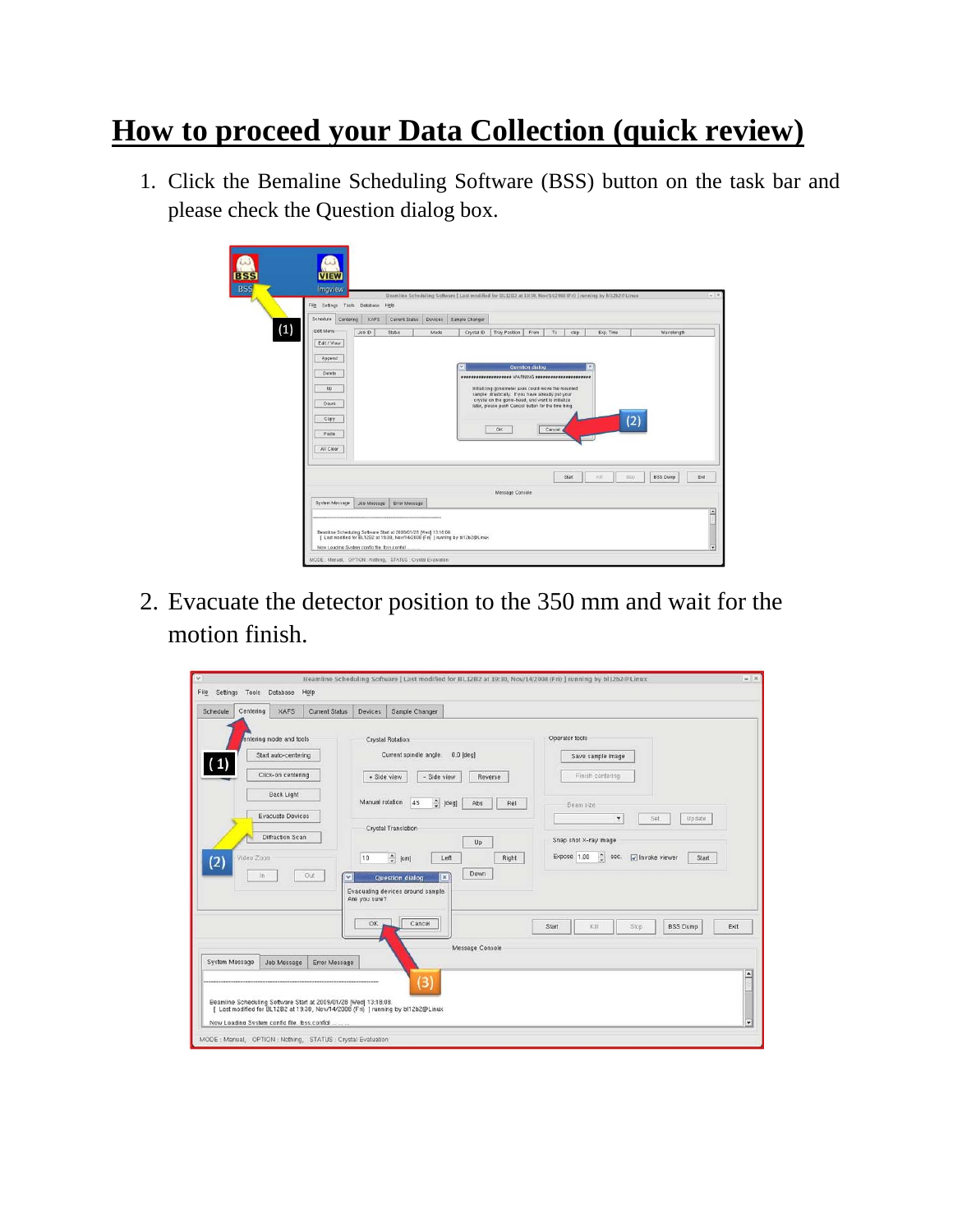3. Close the Down Stream Shutter (DSS) and wait for a while until close the DSS shutter. Switch the shutter Control Key to the DISABLE position.



4. Open the Hutch door and Put the protection cover on the CCD detector.



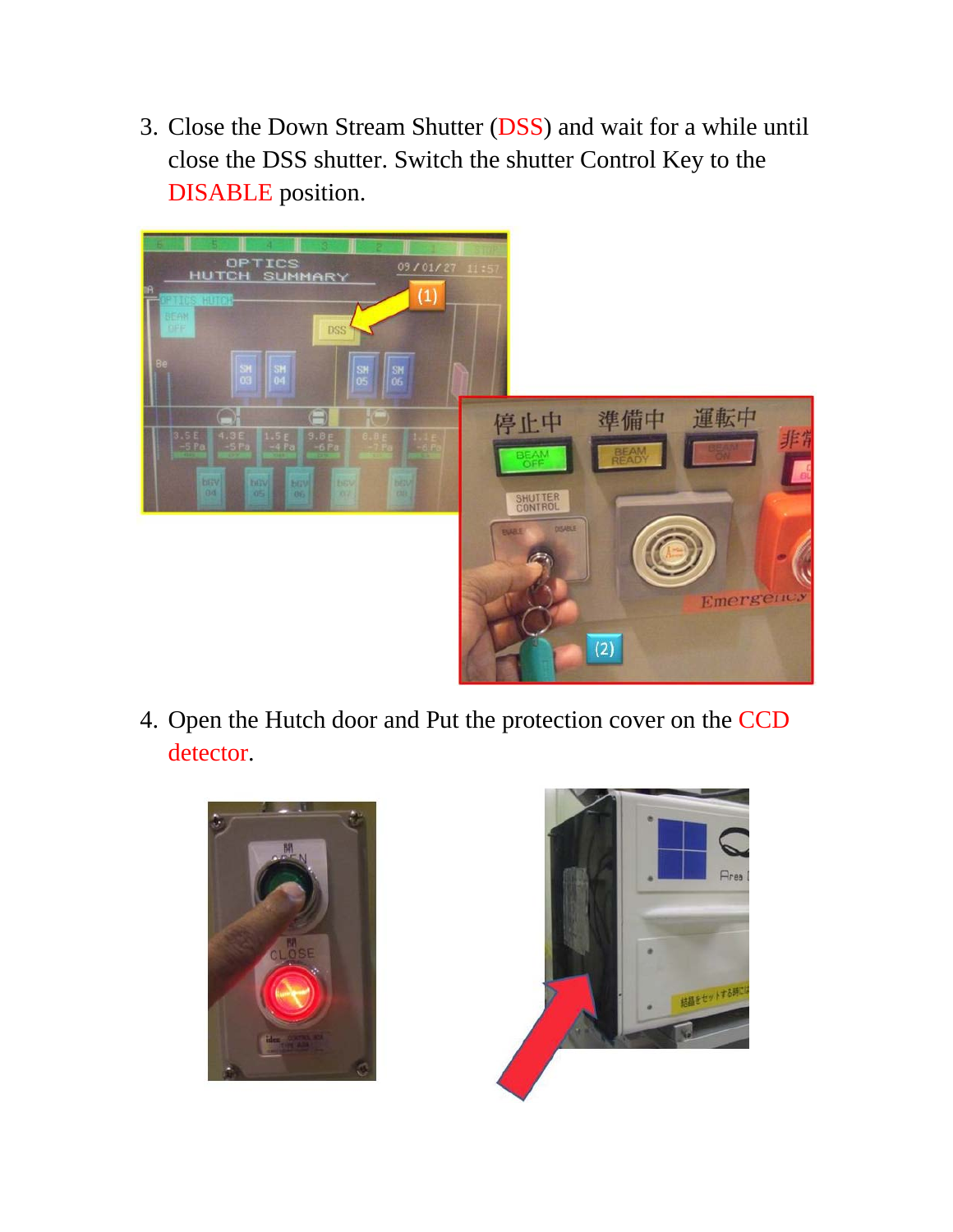5. Mount your Sample and come to the BSS task bar window. Click the Centering button and align your crystal using the auto centering methods and please follow the instructions (More Details are in Manual –I).

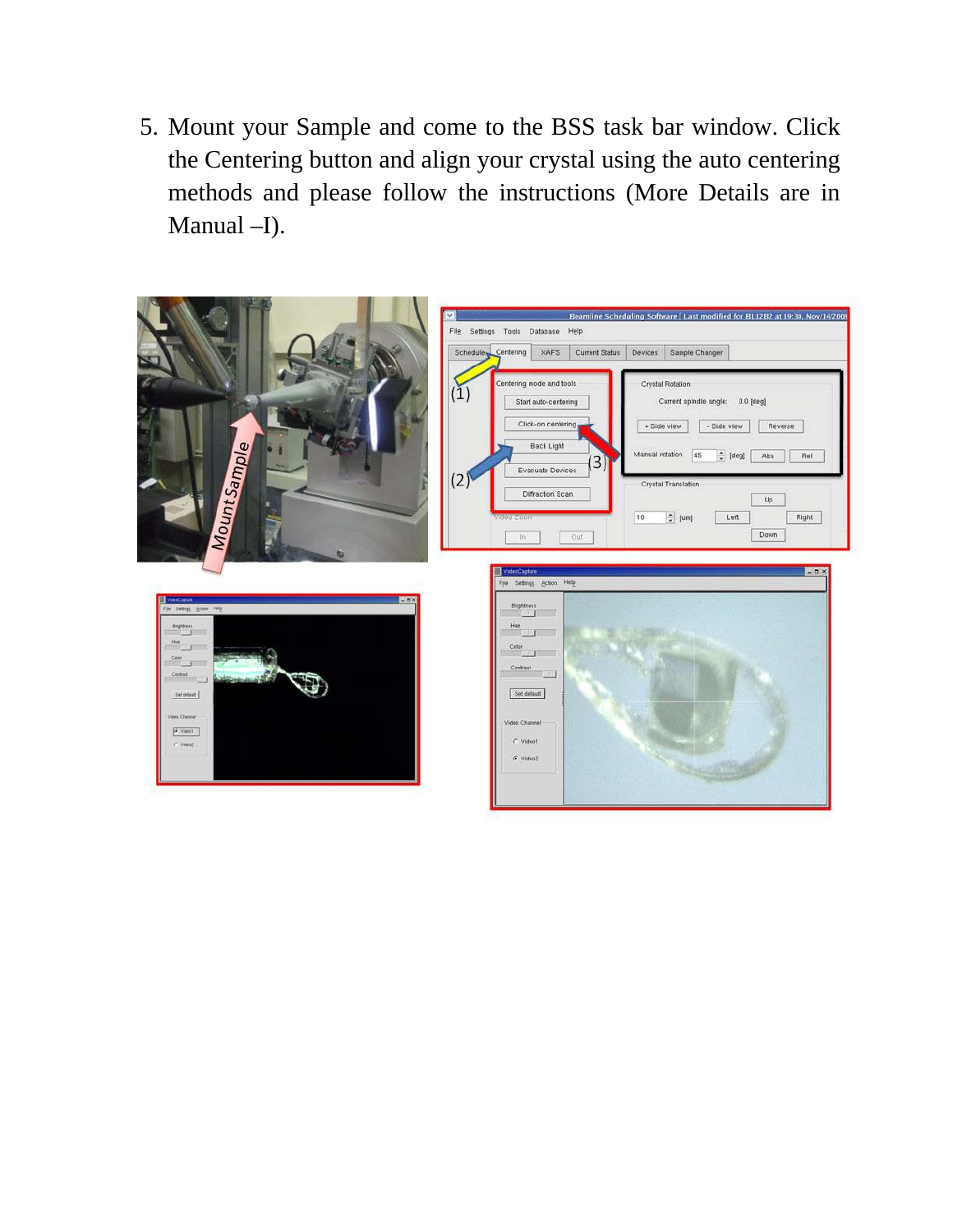- 6. Please check the Beam stopper and Back light. Remove the protection cover carefully on the CCD Detector.
- 7. Push the EXIT button of the Interlock Controller in the Experimental Hutch.

![](_page_8_Picture_2.jpeg)

![](_page_8_Picture_3.jpeg)

- 8. Close the Hutch Door and wait for until close the door.
- 9. Switch the shutter control key to the ENABLE position and Open the Down Stream Shutter (DSS)

![](_page_8_Picture_6.jpeg)

![](_page_8_Picture_7.jpeg)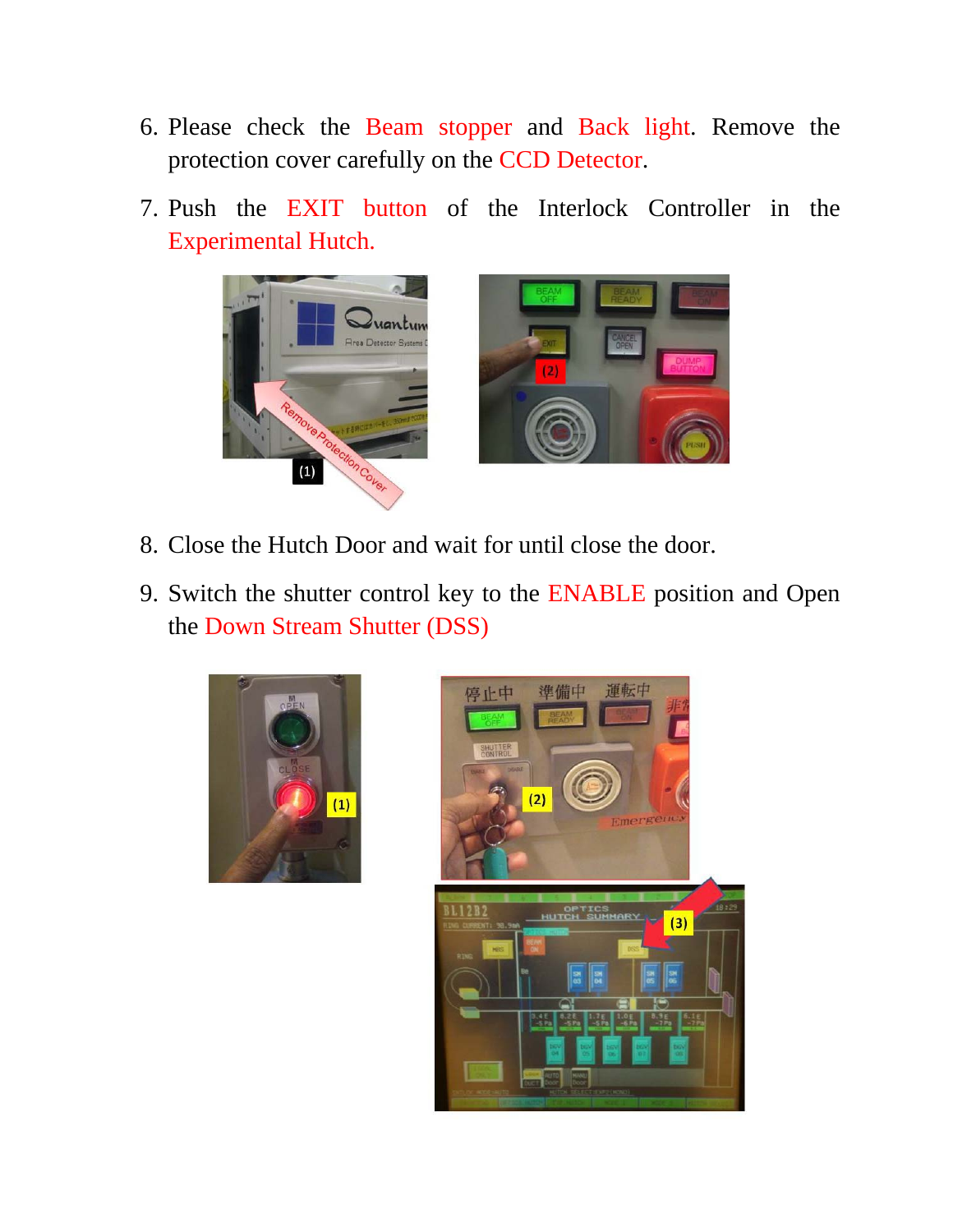10. In BSS GUI, Click the Edit/View or Append menu to setup your working director, Camera distance, starting omega angle, oscillation range, exposure time. Take some images to evaluate your crystal and determine your data collection strategy.

| Schedule                                 | Centering | <b>XAFS</b>    | <b>Current Status</b> | Devices.             | Sample Changer |                      |              |       |        |                        |                                   |
|------------------------------------------|-----------|----------------|-----------------------|----------------------|----------------|----------------------|--------------|-------|--------|------------------------|-----------------------------------|
| Edit Menu                                |           | Job ID         | <b>Status</b>         | Mode                 | Crystal ID     | <b>Tray Position</b> | From         | To    | step   | Exp. Time              | Wavelength                        |
| Edit / View                              |           |                | <b>Success</b>        | <b>Crystal Check</b> | Unknown        | Not Used             | 0.00         | 5.00  | 1.00   | 4.00                   | 1.00000                           |
|                                          |           | $\overline{c}$ | Skip                  | <b>XAFS</b>          | Unknown        | Not Used             | 1.1.0        | 2.24  | 0.0001 | 1.0.                   | $0.97474 \longrightarrow 0.98474$ |
| Append                                   |           | 3              | Processing            | Single Wavelength    | <b>Unknown</b> | Not Used             | 0.00         | 5.00  | 1.00   | 4.00                   | 1.00000                           |
|                                          |           | $\overline{4}$ | Waiting               | Multiwavelength      | Unknown        | Not Used             | 0.00         | 90.00 | 1.00   | 4.00, 4.00, 4.00, 4.00 | 1.00000,1.02000,1.04000,1.06000   |
| Delete                                   |           | 5<br>6         | Waiting               | Single Wavelength    | Unknown        | Not Used             | 0.00<br>0.00 | 90.00 | 1.00   | 4.00                   | 1.00000                           |
| Up<br>Down<br>Copy<br>Paste<br>All Clear |           |                |                       |                      |                |                      |              |       |        |                        |                                   |

Edit your Job in Beamline Scheduling Software (BSS) and Start Data Collection Methods

| $\overline{\phantom{a}}$                            |                          | <b>Edit Schedule</b>                                                                  |          |                               | $\pmb{\times}$          | $\checkmark$                                                                                                                                                           |                                                                                                                                             | <b>Edit Schedule</b>                                                                                                                                                                                  |                                                              |                                                                               |               |
|-----------------------------------------------------|--------------------------|---------------------------------------------------------------------------------------|----------|-------------------------------|-------------------------|------------------------------------------------------------------------------------------------------------------------------------------------------------------------|---------------------------------------------------------------------------------------------------------------------------------------------|-------------------------------------------------------------------------------------------------------------------------------------------------------------------------------------------------------|--------------------------------------------------------------|-------------------------------------------------------------------------------|---------------|
| Job ID                                              | l t                      |                                                                                       |          |                               |                         | Job ID                                                                                                                                                                 | h                                                                                                                                           |                                                                                                                                                                                                       |                                                              |                                                                               |               |
| Crystal ID                                          | As you like              |                                                                                       |          |                               |                         | Crystal ID                                                                                                                                                             | As you like                                                                                                                                 |                                                                                                                                                                                                       |                                                              |                                                                               |               |
| File name template                                  | As you like              |                                                                                       |          | Start serial # 1              | $\frac{\bullet}{\circ}$ | File name template                                                                                                                                                     | As you like                                                                                                                                 |                                                                                                                                                                                                       | Start serial # 1                                             |                                                                               | $\hat{\cdot}$ |
| Data Directory                                      | /data01/bl12b2/          |                                                                                       |          | $\blacktriangleright$ Browse. |                         | Data Directory                                                                                                                                                         | /data01/bl12b2/kanthan                                                                                                                      |                                                                                                                                                                                                       |                                                              | ↓ Browse.                                                                     |               |
| Mode<br>Collection                                  | Detector                 | XAFS Sample Changer                                                                   | Database | Advanced                      |                         | Collection<br>Mode                                                                                                                                                     | Detector                                                                                                                                    | XAFS Sample Changer                                                                                                                                                                                   | Database Advanced                                            |                                                                               |               |
| Job mode:<br>Defector:<br>Centering:<br>Attenuator: | ADSC-Q4R<br>None<br>None | Crystal Check<br>$\star$<br>$\check{\phantom{a}}$<br>$\check{\phantom{a}}$<br>$\star$ |          |                               |                         | from<br>0.00<br>Sampling interval<br>Wavelength [A]<br>$\bullet$ 1: 1.00000 $\frac{1}{2}$<br>Exposure time [sec]<br>圖<br>91:4.00<br>Camera position<br>Camera distance | $\frac{1}{2}$<br>to<br>1.00<br>l١<br>Wedge(MAD interval)<br>Number of Wavelength<br>●2: 1.02000 0<br>$ \hat{z} $<br>2:4.00<br>[mm]<br>150.0 | 칅<br>$ \hat{z} $<br>step 1.00<br>$\frac{1}{2}$<br>[points]<br>$\frac{\bullet}{\bullet}$<br>10<br>$\frac{1}{v}$<br>H.<br>#3: 1.04000 $\frac{4}{9}$<br>93:4.00<br>$ \hat{\mathbf{c}} $<br>$\frac{1}{2}$ | [deg]<br>[points]<br>●4: 1.06000 0<br>44:4.00<br>CCD 2 theta | inverse beam setting<br>Extend with Phi<br>$\vert \hat{\cdot} \rangle$<br>0.0 | 데<br>[deg]    |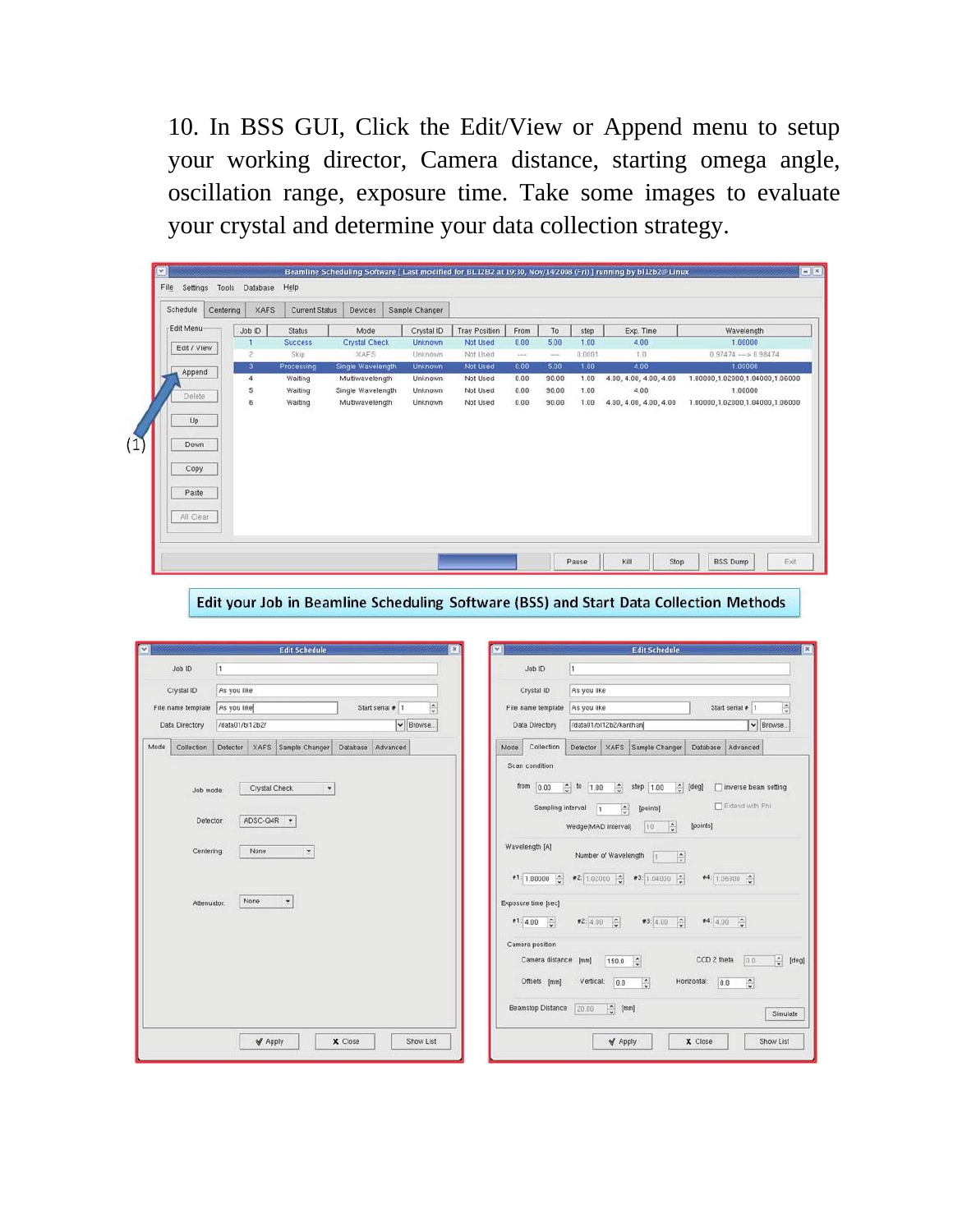### **CPUs for Data collection, Data processing and Data analysis**

![](_page_10_Picture_1.jpeg)

![](_page_10_Picture_2.jpeg)

**Available Hub**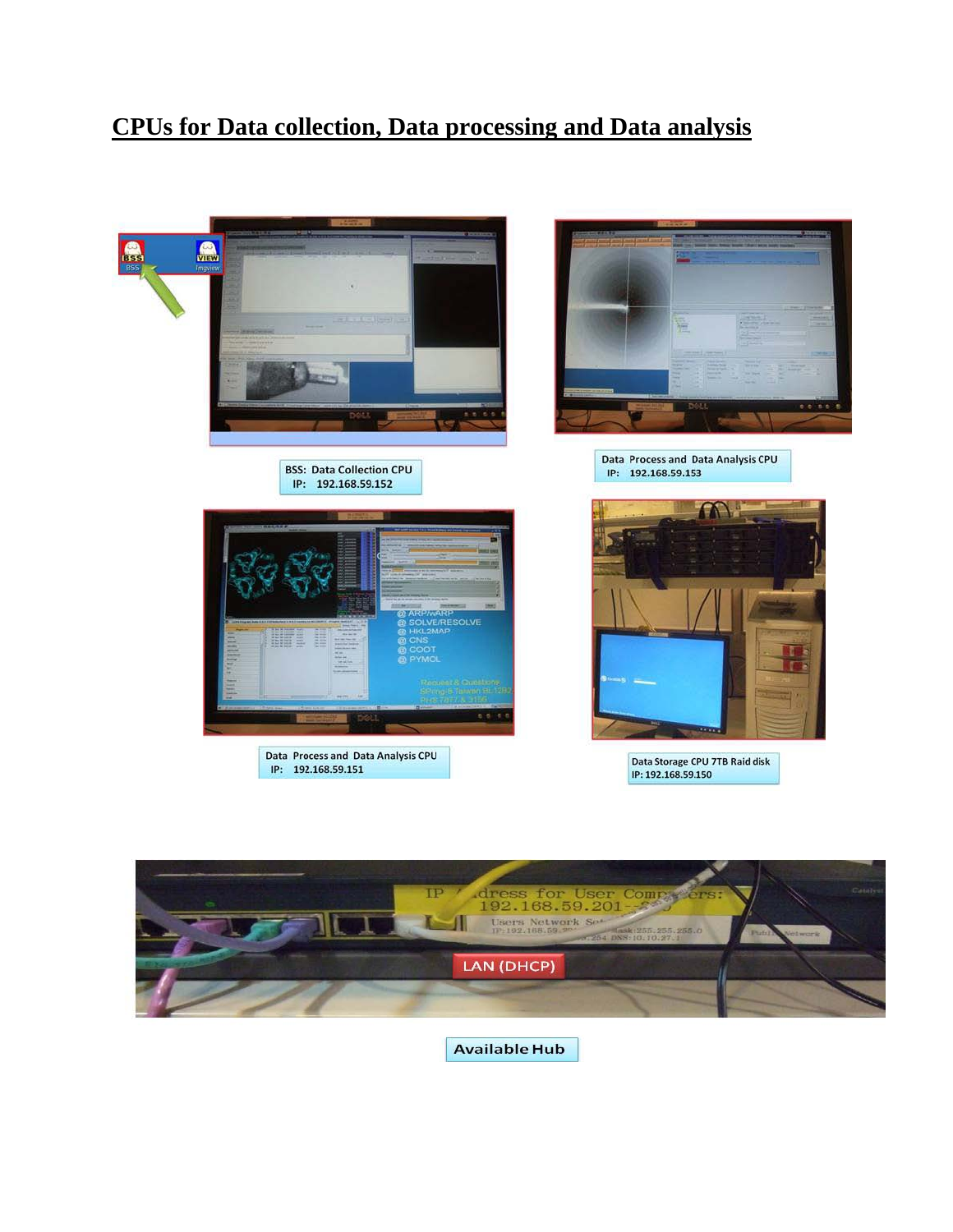### **Computer System for Data Backup**

![](_page_11_Picture_1.jpeg)

| Nava a                    |                | Spe Moded                        |                                  |                                                             |                                       |            |          |                                                           |                                                |
|---------------------------|----------------|----------------------------------|----------------------------------|-------------------------------------------------------------|---------------------------------------|------------|----------|-----------------------------------------------------------|------------------------------------------------|
| L. Paunt Directory        |                |                                  |                                  | <b>Alberta</b>                                              |                                       |            |          |                                                           |                                                |
| <b>L'audio</b>            |                | 4 KB 2009/10/21 HUNE 06:14:      |                                  | dividinary                                                  |                                       |            |          |                                                           |                                                |
| C314444420001114          | る子説            | 2009/15/16 1010 03:58            |                                  | <b><i><u>Bronzforces</u></i></b>                            |                                       |            |          |                                                           |                                                |
| 23 beam dop 20081156      |                | <b>4 KB</b> 200M/ST/SERUIE 09:33 |                                  | <b>driversals</b>                                           |                                       |            |          |                                                           |                                                |
| $-50252$                  | 432            | 2005/1/23 Rulet 00:09            |                                  | change                                                      |                                       |            |          |                                                           |                                                |
| <b>Cachers Lit</b>        | 300            | 2008/11/13 电/毛 (553)             |                                  | <b><i><u>Фонечни</u></i></b>                                |                                       |            |          |                                                           |                                                |
| <b>District</b><br>QSE    | 56.93          | <b>COOK PERMIT</b>               |                                  |                                                             |                                       |            |          |                                                           |                                                |
| <b>Calculations</b>       | 名天西            | 3005/                            |                                  | $X \parallel Y \parallel 2 \cdot 2 \parallel C \parallel C$ |                                       |            |          |                                                           |                                                |
| Q(1)                      | 16 KB          | 2005/                            | St. T. D /data01/bf12b2/kanthan/ |                                                             |                                       |            |          |                                                           |                                                |
| CHANNEL !!                | <b>AKB</b>     | DODG/                            |                                  |                                                             |                                       |            |          |                                                           |                                                |
| C3 profile(30)707         | 43.8           | 2006/                            | Name: A                          |                                                             | Size Modfied                          | Attib      |          |                                                           |                                                |
| <b>CORPACE</b>            | 4.631<br>4.830 | 2009<br>20067                    | <sup>t</sup> Parent Directory    |                                                             | 4 KB 2009/1/16 WVRE 09:44             | dvoration. |          |                                                           |                                                |
| <b>California et 1135</b> | 4.831          | <b>La BSS</b><br>2000            | Transfer                         | Chi+T                                                       | 12 KB 2009/1/13 WARE 09:30            | dvancery   |          |                                                           |                                                |
| <b>Case of</b>            | 2018           | CaDa.<br>2006/                   | One.                             | $Crf + Q$                                                   | 4 KB 2008/11/30 PMPE 10:13 diveryants |            |          |                                                           |                                                |
| E214000081111             | 433 2006/      |                                  | Trancher At                      |                                                             |                                       |            |          |                                                           |                                                |
| <b>Carlesta</b>           |                | <b>Jan Media</b>                 | Queue Ai                         |                                                             |                                       |            |          |                                                           |                                                |
|                           |                |                                  | Nove                             | <b>Chillen</b>                                              |                                       |            |          |                                                           |                                                |
|                           |                |                                  | <b>Delete</b>                    | Del-                                                        |                                       |            |          |                                                           |                                                |
|                           |                |                                  | Rename                           | F2<br>ChHH                                                  |                                       |            |          |                                                           |                                                |
|                           |                |                                  |                                  |                                                             |                                       |            |          |                                                           |                                                |
|                           |                |                                  | Copy UPL                         | Attributes (OW100) Ctrl+O                                   |                                       |            |          |                                                           |                                                |
|                           |                |                                  | Commands                         |                                                             |                                       |            |          |                                                           |                                                |
|                           |                |                                  | Arriange Isses                   |                                                             |                                       |            |          |                                                           |                                                |
|                           |                |                                  | Save Path                        |                                                             |                                       |            |          |                                                           |                                                |
|                           |                |                                  | Make Folder                      |                                                             |                                       |            |          |                                                           |                                                |
|                           |                |                                  | Change Folder                    | Name : A                                                    |                                       |            |          | Size Modified                                             | Altrib                                         |
|                           |                |                                  | Refresh                          |                                                             | Parent Directory                      |            |          |                                                           |                                                |
|                           |                |                                  |                                  | <b>O</b> proc                                               |                                       |            | 12KB     | 2008/11/30 AVRE 09:53                                     |                                                |
|                           |                |                                  |                                  | <b>Butrategy</b>                                            |                                       |            | 本米县      | 2008/11/30 Myr 206:19                                     |                                                |
|                           |                |                                  |                                  | D Data1.log                                                 |                                       |            | 17 KB    |                                                           |                                                |
|                           |                |                                  |                                  |                                                             |                                       |            |          | 2008/11/30 MyreE 09:33                                    | <b>THERMEN</b>                                 |
|                           |                |                                  |                                  |                                                             | Call 0 at a1 000001 img               |            | 10.13 MB | 2008/11/30 MWH 06.36                                      | <b>TW-twell</b>                                |
|                           |                |                                  |                                  |                                                             | Ed Data1.000002 mg                    |            | TO 13 MB | 2008/11/30 PW C 06:37                                     | <b>Homes</b>                                   |
|                           |                |                                  |                                  |                                                             | Data1 000003 mg                       |            | 1013 MB  | 2008/11/30 PW/PE 06:38                                    | <b>TWINFIL</b>                                 |
|                           |                |                                  |                                  |                                                             | Coll Data1_000004 mg                  |            | 1013 MB  | 2008/11/30 PWPE 06:39                                     | <b>TW-TWEE-</b>                                |
|                           |                |                                  |                                  |                                                             | 图 Data1 000005 mg<br>Data1 000006 mg  |            | 10.13 MB | 10.13 MB 2008/11/30 RW PE 06.40<br>2008/11/30 MW OF DR 41 | dreamer's<br>driviousl-se<br><b>THI-TOP E-</b> |